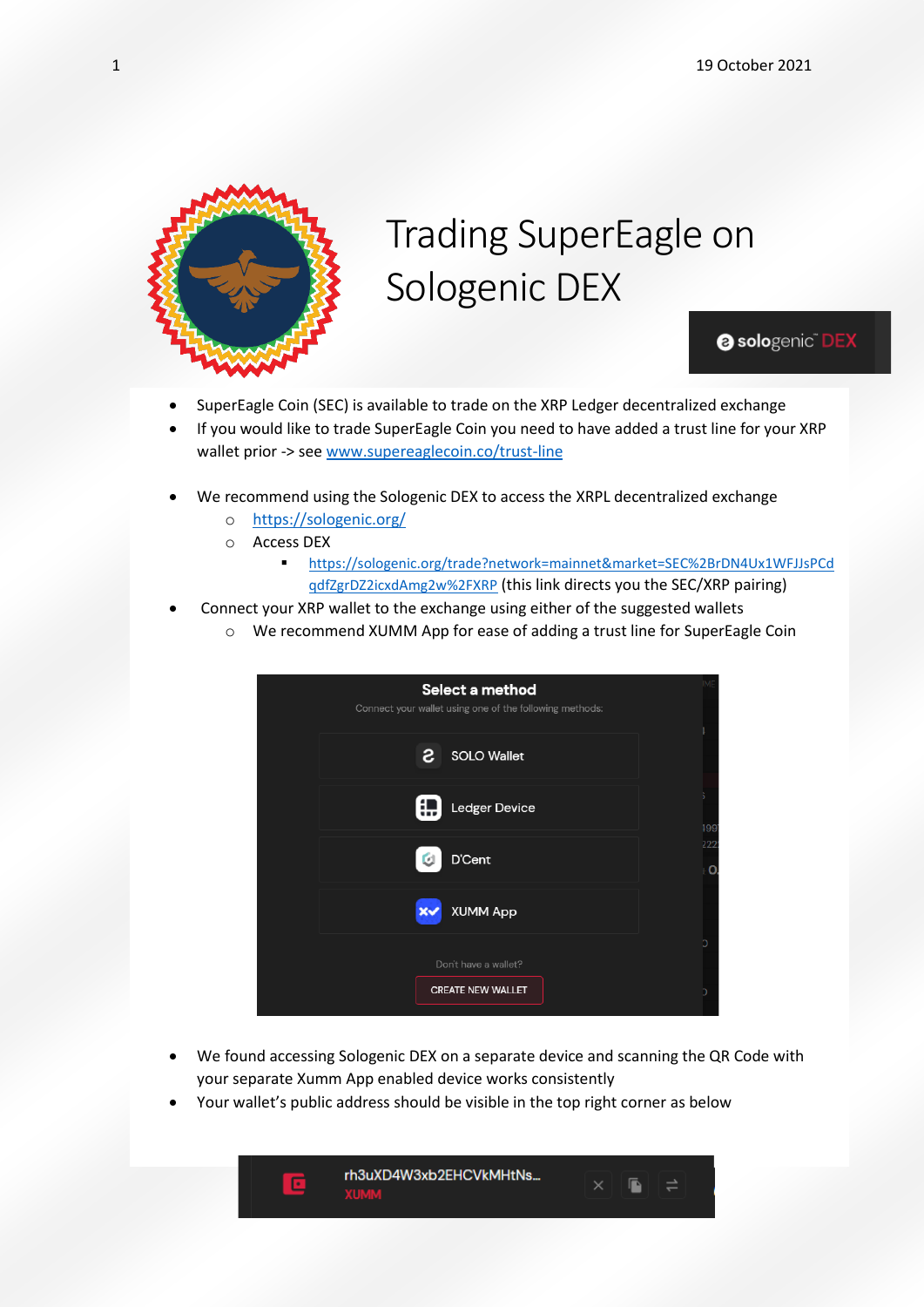- The step below can be skipped by using this link which automatically take to you SEC/XRP pairing on Sologenic DEX
	- o [https://sologenic.org/trade?network=mainnet&market=SEC%2BrDN4Ux1WFJJsPCd](https://sologenic.org/trade?network=mainnet&market=SEC%2BrDN4Ux1WFJJsPCdqdfZgrDZ2icxdAmg2w%2FXRP) [qdfZgrDZ2icxdAmg2w%2FXRP](https://sologenic.org/trade?network=mainnet&market=SEC%2BrDN4Ux1WFJJsPCdqdfZgrDZ2icxdAmg2w%2FXRP)
- If you would like to manually add the SEC/XRP pairing click on the current pairing on the Sologenic user interface, the default is typically SOLO/XRP as below

| <b>@ sologenic DEX</b>         | <b>NETWORK</b><br><b>MAINNET</b> |                | <b>TRADE</b><br>× |
|--------------------------------|----------------------------------|----------------|-------------------|
| <b>MARKET</b><br>☆<br>SOLO/XRP |                                  |                | 雪<br>Switch       |
| <b>CUSTOM PAIR</b>             |                                  |                |                   |
| <b>BASE</b>                    | $\leftarrow$                     | <b>COUNTER</b> |                   |
|                                | <b>CONFIRM</b>                   |                |                   |
|                                |                                  |                |                   |

- To add SuperEagle Coin as the BASE via CUSTOM PAIR
- Set the *issuer* at '+ Other'
- Enter Custom Issuer: 'rDN4Ux1WFJJsPCdqdfZgrDZ2icxdAmg2w'
- Set the Currency: SEC

| $\leftarrow$ BASE                 |                   |  |  |
|-----------------------------------|-------------------|--|--|
| S soro<br>$\times$ XRP            |                   |  |  |
| <b>OR</b>                         |                   |  |  |
| other                             | $\mathbf{\Sigma}$ |  |  |
| rDN4Ux1WFJJsPCdqdfZgrDZ2icxdAmg2w | Q                 |  |  |
| $-SEC$                            | 5                 |  |  |
| <b>CONFIRM</b>                    |                   |  |  |